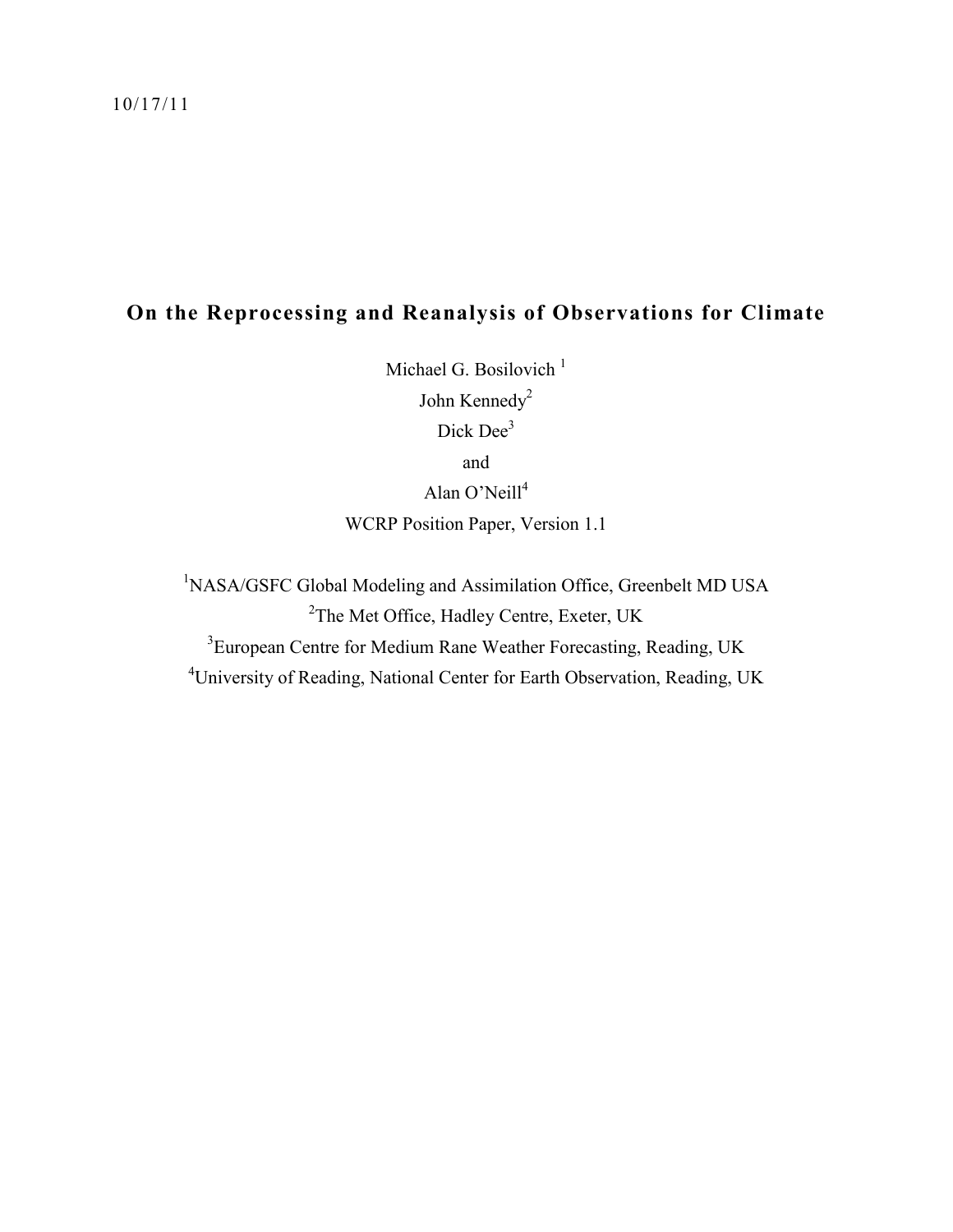# **On the Reprocessing and Reanalysis of Observations for Climate**  ABSTRACT

The long observational record is critical to our understanding of the Earth's climate, but most observing systems were not developed with a climate objective in mind. As a result, tremendous efforts have gone into assessing and reprocessing the data records to improve their usefulness in climate studies. Many challenges remain, such as tracking the improvement of processing algorithms. Reanalyses have fostered significant research, yet reliable global trends in many physical fields are not yet attainable, despite significant advances in data assimilation and numerical modeling. Communication of the strengths, limitations and uncertainties of reprocessed observations and reanalysis data, not only among the community of developers, but also with the extended research community, including the new generations of researchers and the decision makers is crucial for further advancement of the observational data records. WCRP provides the means to bridge the different motivating objectives on which national efforts focus.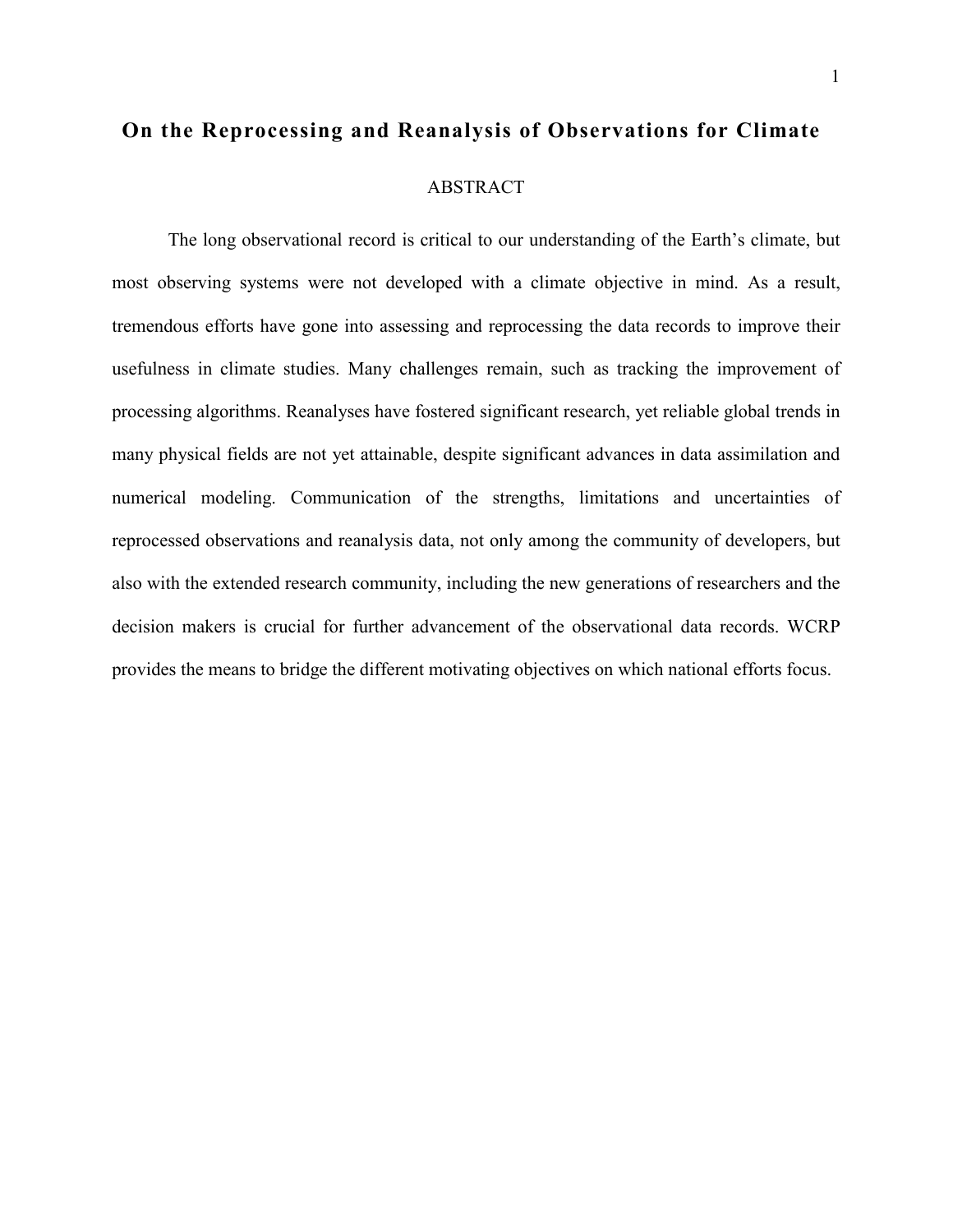#### **1. Reprocessing Observations**

A major difficulty in understanding past climate change is that, with very few exceptions, the systems used to make the observations that climate scientists now rely on were not designed with their needs in mind. Early measurements were often made out of simple scientific curiosity; latterly many systems have been driven by the needs of operational weather forecasting, or by accelerating improvements in technology. Current observation system requirements for climate monitoring and model validation such as those specified by GCOS (GOOS etc http://www.wmo.int/pages/prog/gcos/index.php?name=ClimateMonitoringPrinciples) are rarely aligned with the capabilities of historical observing systems, emphasising continuity and stability over resolution and timeliness. Nonetheless, reliable records of global temperature have been extended back to the mid nineteenth century and multidecadal series of other climatological variables now exist.

The difficulties of converting raw observations into climate-ready analyses are well documented. Inhomogeneities in data series caused by changes in instrumentation and in the environment of the sensor are often as large, or larger than, the signals we hope to detect. Without reliable traceability back to international measurement standards the problem of detecting and accounting for these inhomogeneities is not easy. Another difficulty is that before the satellite era, historical observations were often sparsely distributed. Various methods have been devised to infer the values of climatological variables at locations and times when no such observations were made.

Although many users are aware of the potential problems with observed data sets, there is a tendency to consider observations as unproblematic data points which one can use to challenge theories and hypotheses regarding the climate. In reality, the observations themselves form a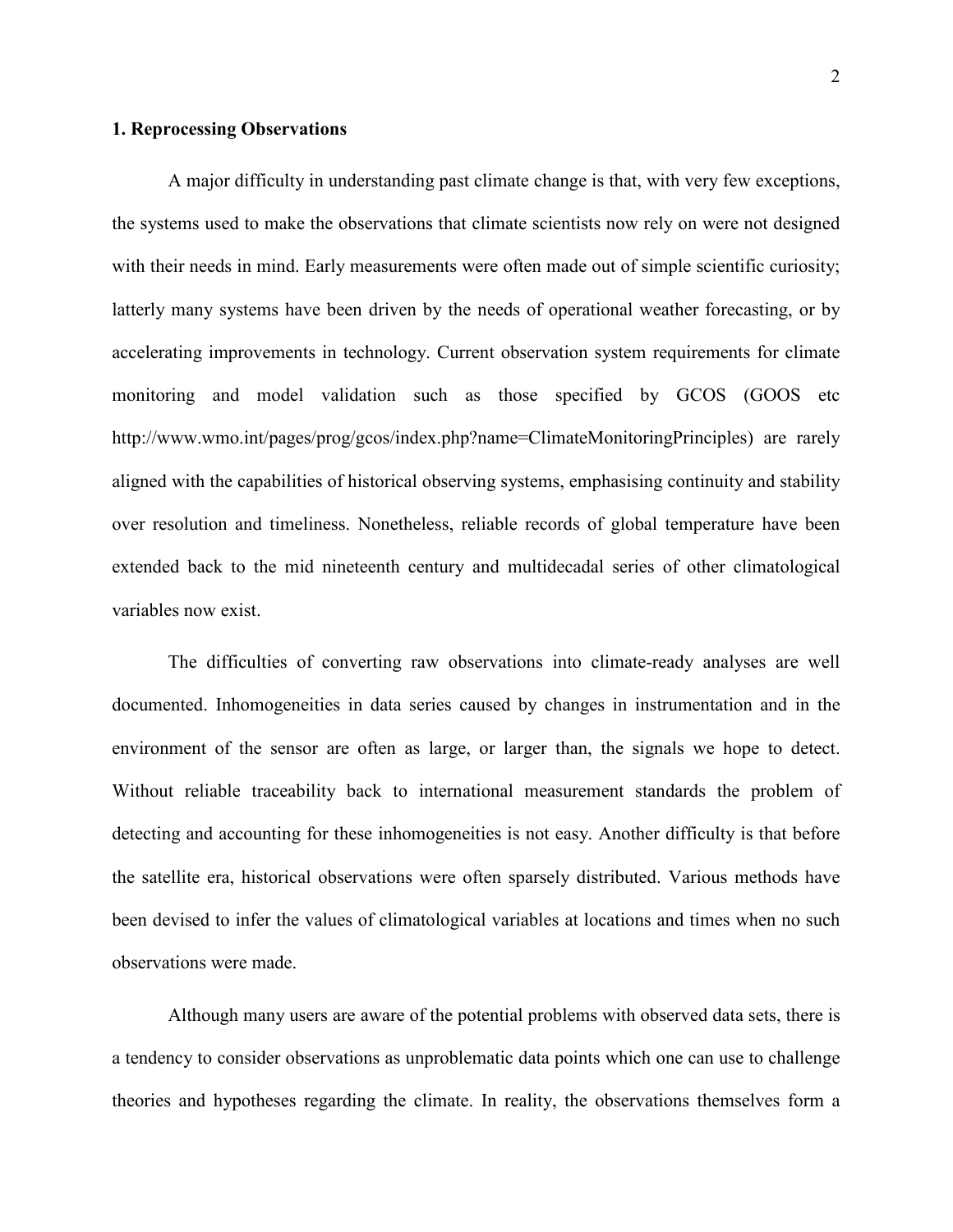system of hypotheses concerning the means by which the observed quantity is related to the climatological variable of interest. For example, satellites typically measure radiances which can be related to sea-surface temperature only by a process of modeling the atmospheric profiles and the near-surface ocean stratification. The most sophisticated examples of such systems are reanalyses, which are discussed later.

Because climate data sets derived from observations are themselves somewhat hypothetical they are open to falsification, or to competition between conflicting hypotheses. One long running example of this can be seen in the different reprocessings of the Microwave Sounding Unit (MSU) data by the University of Alabama, Huntsville (Christy et al. 2003) and Remote Sensing Systems (Mears and Wentz 2009a and 2009b) to derive vertical temperature profiles through the free atmosphere. Even after 15 or more years of analysis and reprocessing temperature trends from the different products do not agree (Thorne et al. 2010). In such cases, one might have greater confidence in conclusions that rely on features of the observations that are common to all extant data sets than in conclusions that depend on choosing one data set from many. The corollary of this is that the reliability of the data will depend very much on the application, so a one-size-fits-all approach to data set production is not feasible. The Global Precipitation Climatology Centre (GPCC) explicitly recognizes this by providing a range of data sets tailored for different uses.

The view of competing hypotheses drives improvements in the understanding of the data and highlights the fact that no reprocessing is likely to be final and definitive. In the past decade the view of ocean heat content has changed considerably due to the identification of time-varying biases in the measurements from eXpendable BathyThermographs (XBT). Various groups have proposed adjustments for these data based on a number of factors. By running the different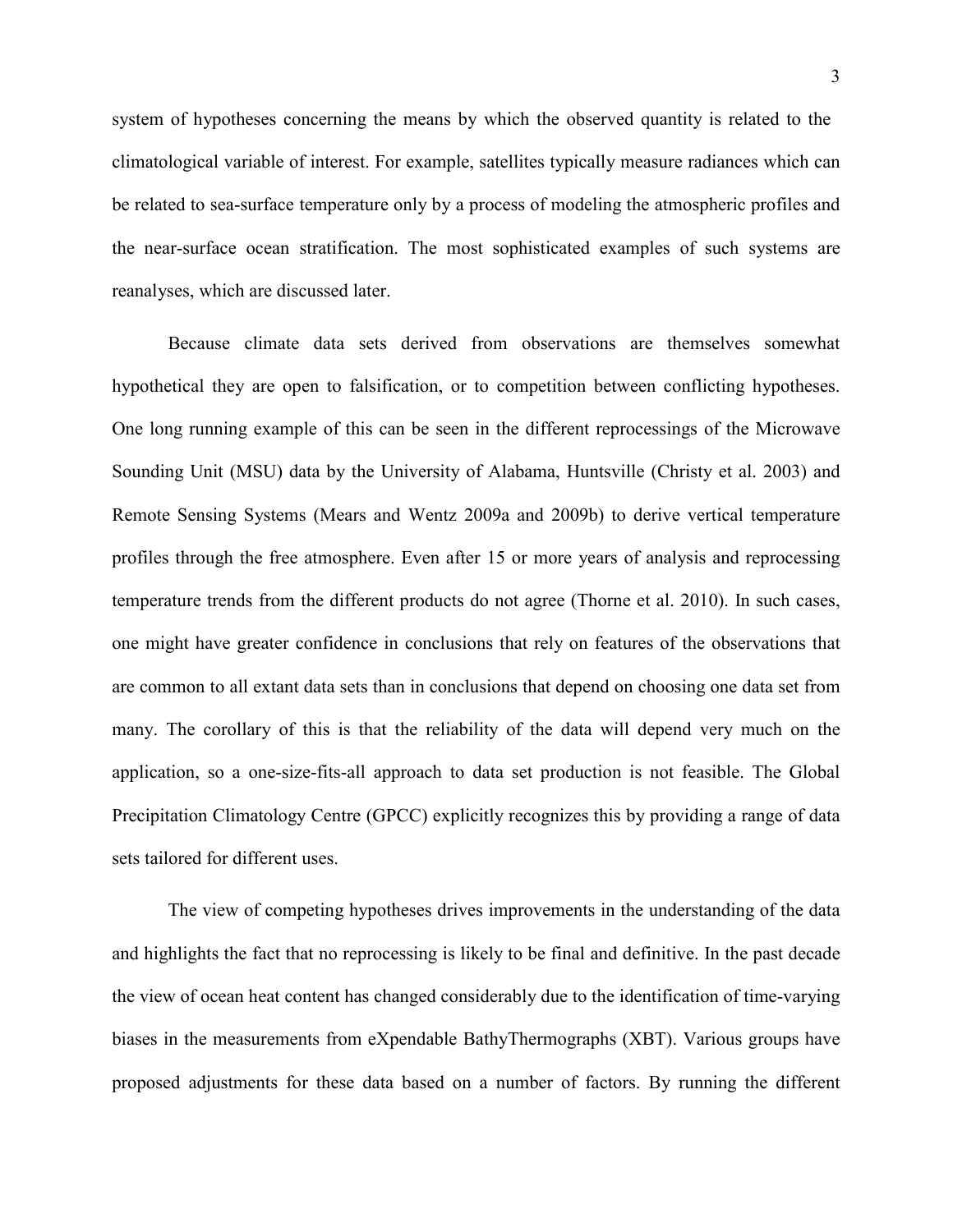correction methods on a defined set of data, it is possible to directly assess the uncertainty arising from our ignorance of the correct hypothesis (Lyman et al. 2010). A second outcome of this process is that by drawing on a broader range of hypotheses the chances of happening upon the correct hypothesis, or combination of hypotheses, are greatly improved. A similar line of reasoning can be used concerning the statistical reconstruction techniques used to infer missing values and to homogenize data. Although no statistical method can be assumed to be correct a priori, comparisons between different methods applied to carefully prepared test data sets will help to assess the relative strengths and weaknesses of the different approaches.

The International Surface Temperature Initiative (ISTI Thorne et al. 2011b) is developing a sophisticated process for developing test data sets based on synthetic 'pseudo-observations' that have been constructed to contain errors and inhomogeneities thought to be representative of real world cases. By running the algorithms designed to homogenize station data on these analogues of the real world as well as on the real data, it will be possible to directly compare the performance of different methods. Such processes need to be ongoing for two reasons: first benchmark tests become less useful over time because the methods become tuned to their peculiarities, second because the benchmarks might not address novel uses of the data. Such methods are less effective for assessing homogenization procedures where they are based on empirical studies (Brunet et al. 2011), or on physical reasoning (Folland and Parker 1995). However, they could be used to cross-check results if statistically-based alternatives can be developed.

A more empirical approach to the problem of assessing data biases is to run observational experiments whereby different sensors are compared side by side over a period of years. Such comparisons can be used to estimate the biases and associated uncertainties that can be used to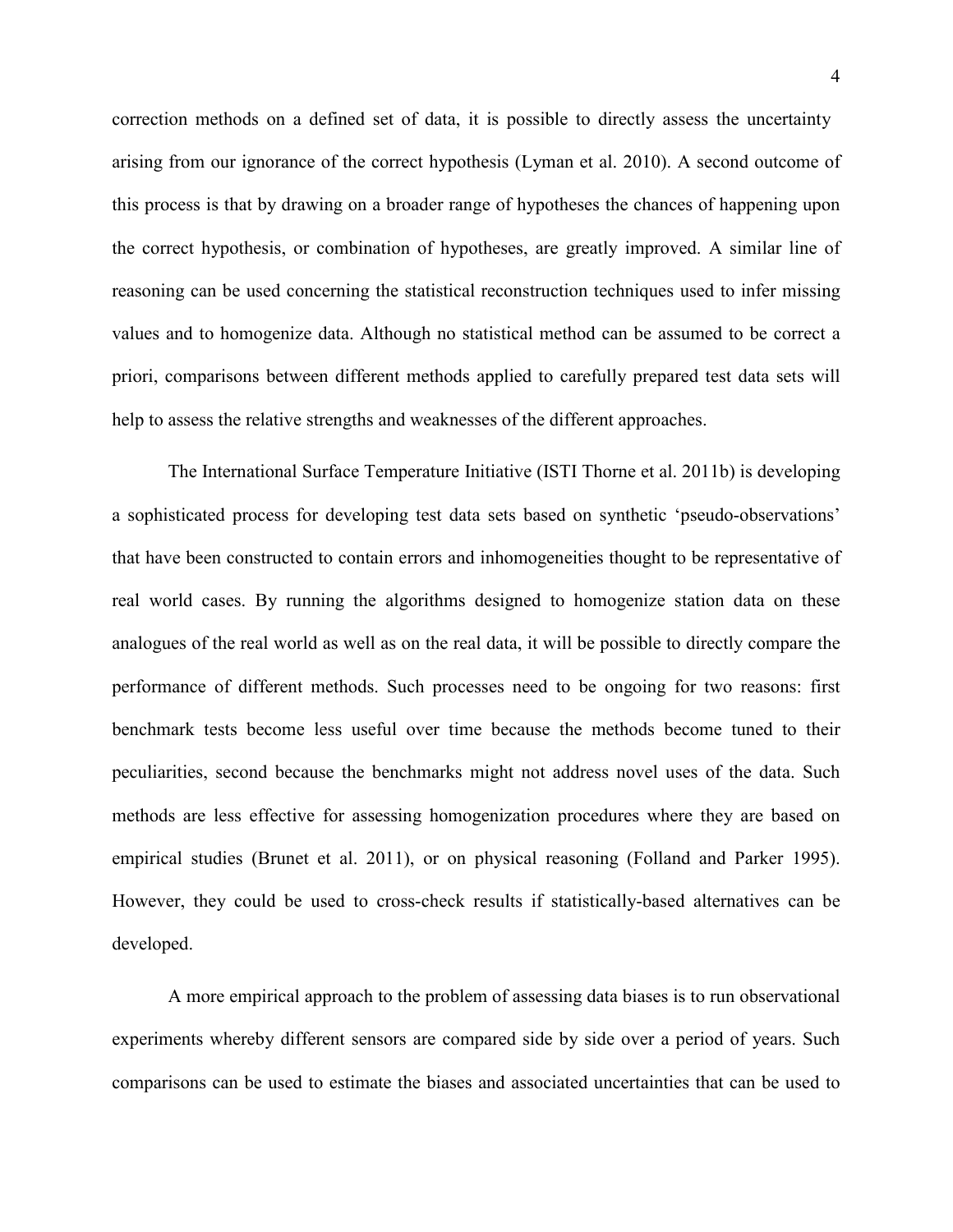cross check other methods, and in periods with fewer observations they may be the only means of assessing the data uncertainties.

The above concerns are vital for the creation of Climate Data Records (CDR http://www.ncdc.noaa.gov/cdr/guidelines.html), defined by the National Research Council (NRC) as "a time series of measurements of sufficient length, consistency, and continuity to determine climate variability and change". At the moment the concept of a CDR has been associated with satellite processing, but a similar approach would be illuminating for in situ measurements of other geophysical variables. In order to assess the sufficiency of a CDR it is necessary to understand the uncertainties associated with creating data records.

Greater emphasis is now being given to the importance of observational uncertainty, but it is not always clear how a user of the data should implement or interpret published uncertainty estimates. The traditional approach of providing an error bar on a derived value is often unsatisfactory because it provides no information concerning the covariability of errors and uncertainties in the data. Recent approaches have drawn representative samples from the posterior distributions of statistically reconstructed fields (Karspeck et al. in press) or representative samples from a particular error model (Kennedy et al. 2011). Each sample, or realization, can be run through an analysis to generate an ensemble of results that show the sensitivity of the analysis to observational uncertainty.

Assessing the quality of CDRs is a difficult task (Pirsig 1974) and uncertainty evaluations are clearly an important component of this. However, uncertainty assessments are not all equal and the data set claiming to have the narrowest uncertainty range might have grossly underestimated the uncertainties. Indices attempting to qualify the maturity of CDRs have been proposed. These include considerations of criteria such as scientific maturity, preservation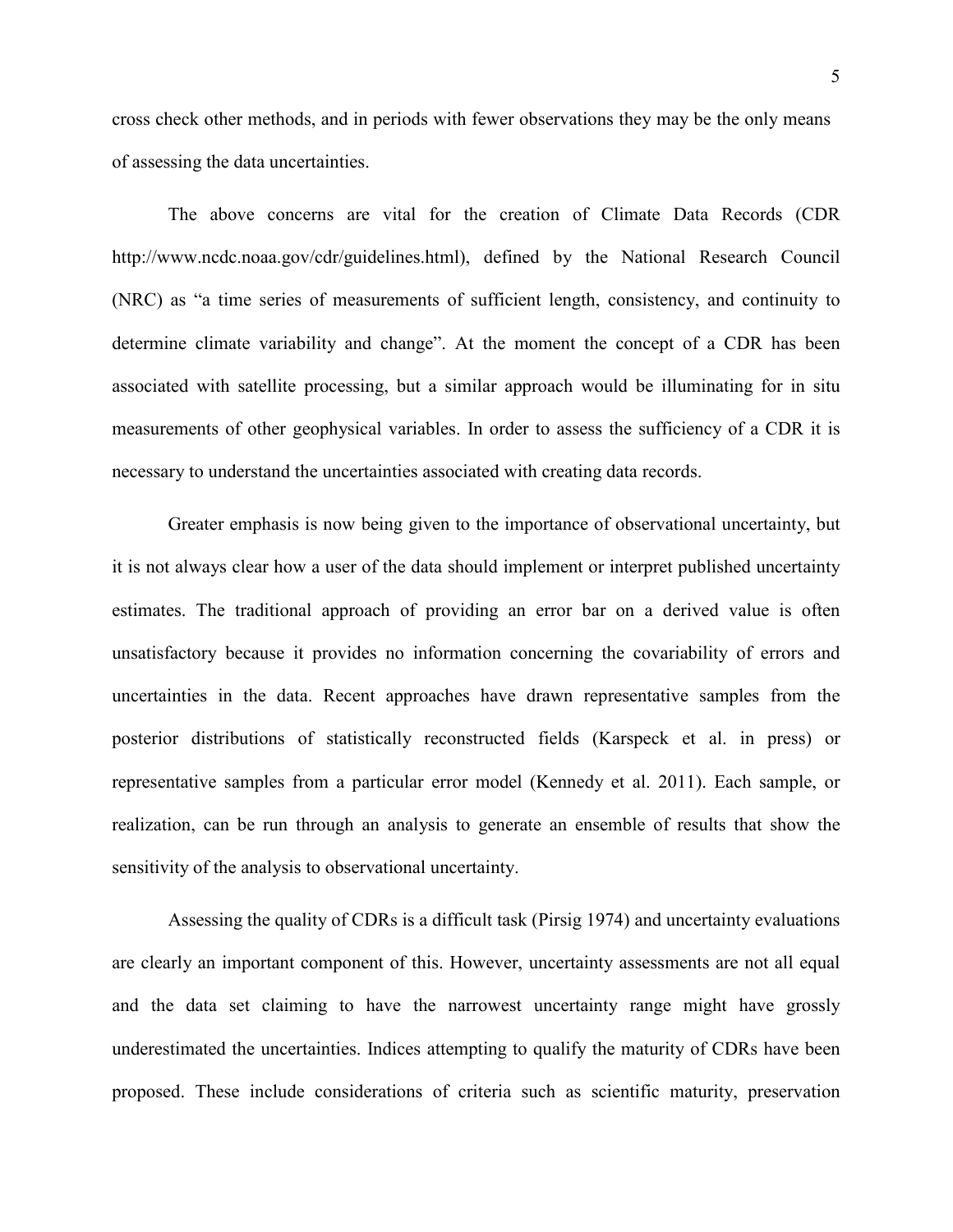maturity and metadata completeness as well highlighting the importance of independent crosschecks and the provision of validated uncertainty estimates.

An important step that remains for the understanding of historical data and hence past climate is to digitize and make freely available the vast numbers of measurements, other observations and related metadata that currently exist only in hard copy archives. Some estimates suggest that the number of undigitised marine observations prior to the Second World War is larger than the number of observations currently represented in the largest archive of surface marine observations, the International Comprehensive Ocean Atmosphere Data Set (ICOADS). Digitising large numbers of observations is labour intensive: imaging fragile paper records is time consuming and OCR technology is not yet capable of dealing with handwritten log book entries so entries must be keyed by hand.

Citizen science projects such as oldweather.org (http://www.oldweather.org) and Data.Rescue@Home (http://www.data-rescue-at-home.org/) have reliably and rapidly digitized large numbers of meteorological observations at the same time as increasing public engagement with science via lively online communities. Such projects are not only of climatological interest but can also be of wider historical interest.

With such a large range of data currently available  $-$  both raw and value added  $-$  it is difficult for users to identify, locate and obtain what they need. Planning for the needs of all users is likewise difficult, because it is not always possible to anticipate who will want to use the data or how. Other considerations are also important such as the greater need for transparency and traceability in the data and methods used. Consequently a range of possible options might be explored.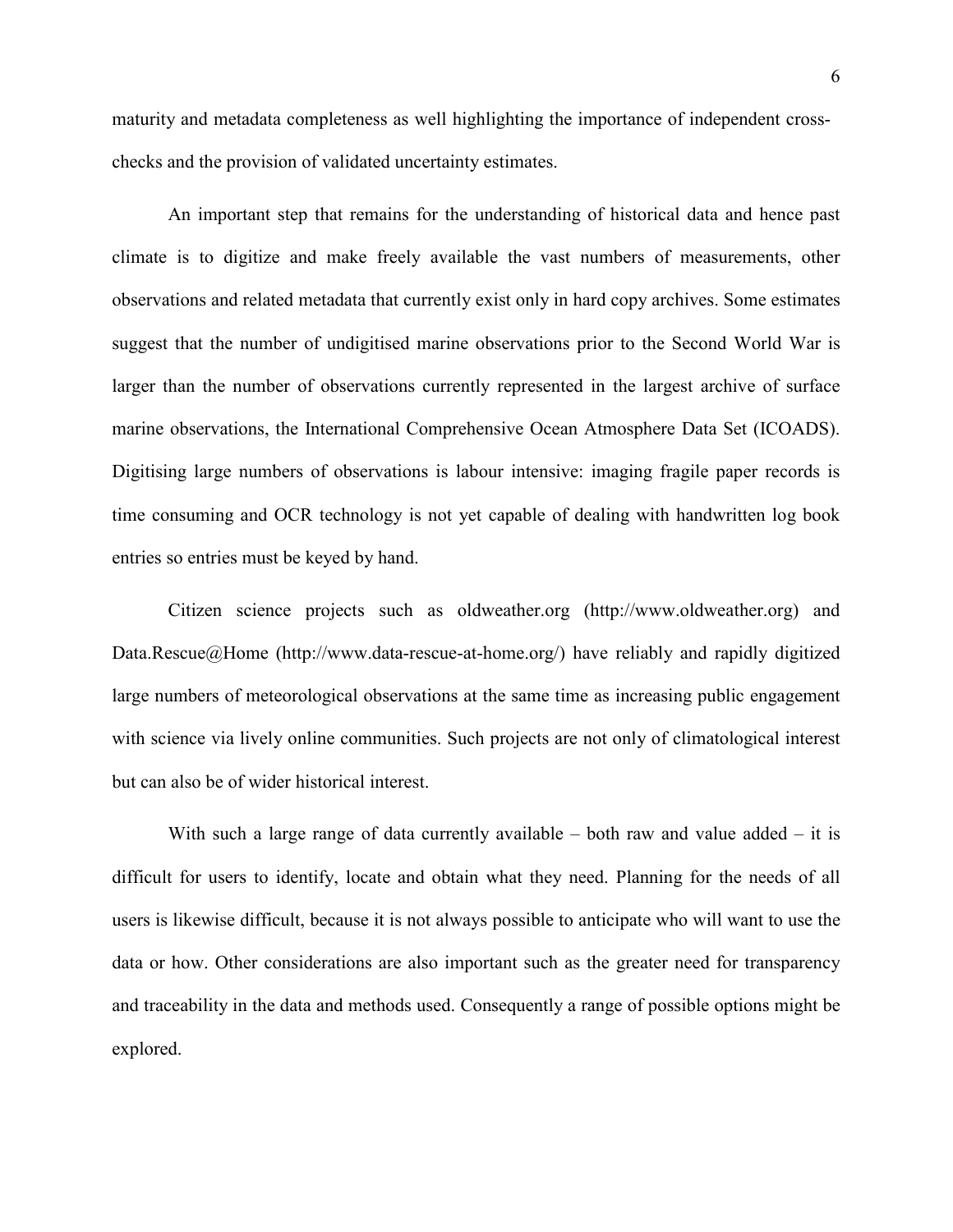The first is to draw observational data sets together. This can occur at a variety of levels. As an example, the ICOADS draws together raw surface marine meteorological observations from many sources in a single consistent format. However, there is not as yet a systematic way to gather the value that has been added by the community that works with the ICOADS data via quality control, or bias identification and adjustment. The ICOADS does incorporate some of this information, but the IVAD (ICOADS Value Added Data) data base plans to add a layer which will give users access to a range of value-added data. No comparable comprehensive data base exists for land observations. The ISTI (International Surface Temperature Initiative) plans to create a similar archive of air temperature data and go further by planning to include full provenance information for each observation in the archive allowing users to drill down from fully analysed products to the original handwritten note made by the observer. Other projects such as GHRSST (ref?) have produced alternative models for their own user communities that give access to greater detail allowing them to make their own evaluations of uncertainty.

At a higher level there is no single repository for gridded and otherwise processed observational data sets that is analogous to the CMIP archive of model data (Meehl et al. 2000). Generating such an archive would have the dual effect of giving users easy access to the data in a standard format while allowing data producers to get their work more widely recognized. Presenting different data sets side by side will also serve to highlight the uncertainties in the observations themselves. By combining such an archive with detailed provenance information as anticipated by ISTI would allow users to use data of a kind that is appropriate for their particular analysis.

In gathering together observational data, thought must also be given to archiving and systematizing metadata and documentation. Such things as, quality flags, stations histories,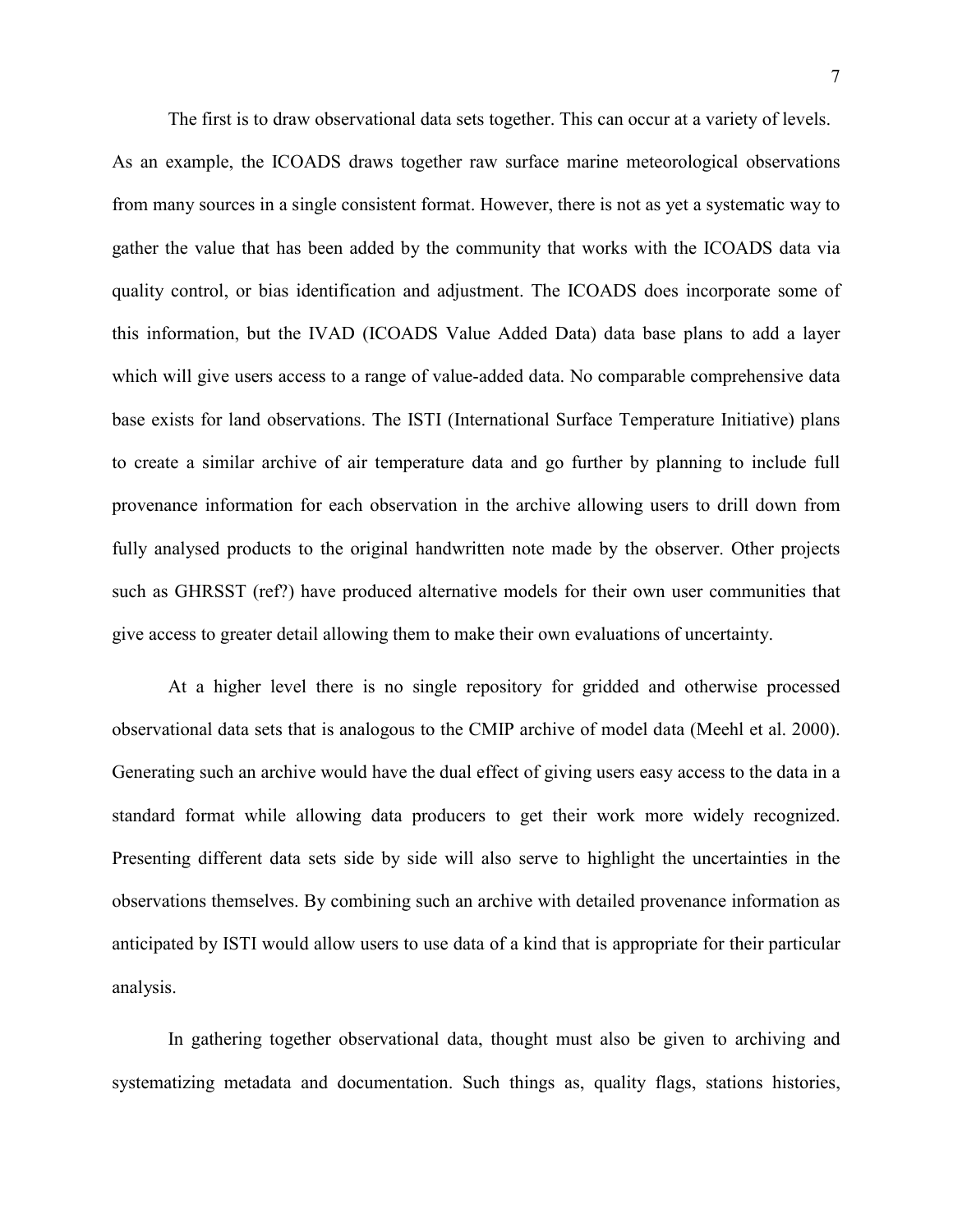calibration records, reanalysis innovations and feedback records, observer instructions, and so on, provide valuable information for analysts. Ideally archives of metadata should coexist with the archives of data to which they refer.

A problem common to all data sets is that of accurate citation. Where data sets are regularly updated, a citation to a journal paper might not be sufficient to allow full reproducibility. Data archives could allow systematic version control of data set through a common mechanism allowing future users to extract a particular data set downloaded at any time.

#### **2. Reanalysis of Observations**

Reanalyses differ from reprocessed observational data sets in that sophisticated data assimilation techniques are used in combination with global forecast models to produce global estimates of continuous data fields based on multiple observational sources. One advantage of this approach is that reanalysis data products are available at all points in space and time, and that many ancillary variables, not easily or routinely observed, are generated by the forecast model subject to the constraints provided by the observations. An important disadvantage of the reanalysis technique, however, is that the effects of model biases on the reanalyzed fields depends on the strength of the observational constraint, which varies both in space and time. This needs to be taken into account when reanalysis data are used for weather and climate research (e.g. Kalnay et al 1996). Nevertheless, recent developments in data assimilation techniques, combined with improvements in models and observations (e.g. due to reprocessing of satellite data) have led to increasing use of modern reanalyses for monitoring of the global climate (Dee and Uppala 2009; Dee et al. 2011b).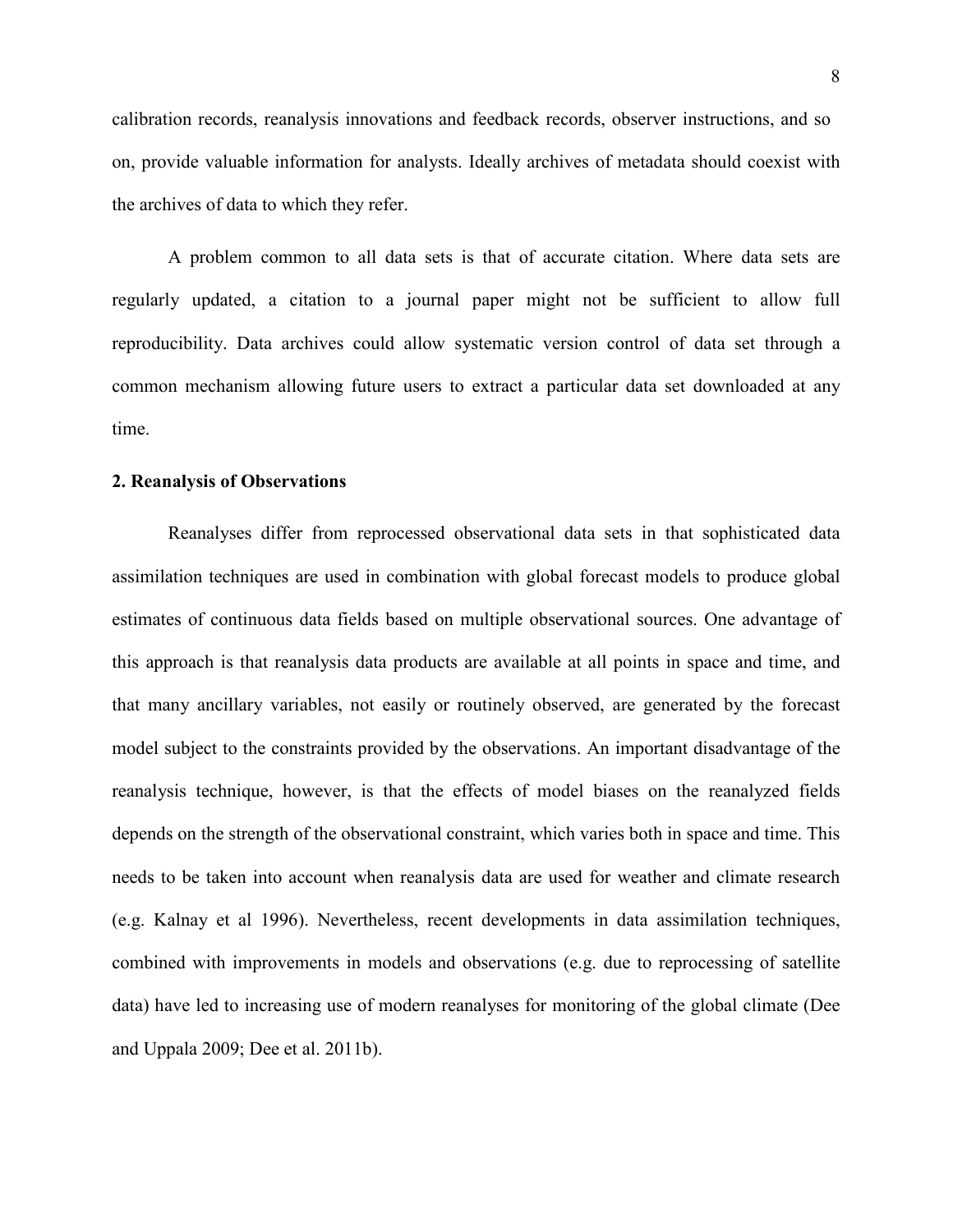With multiple reanalyses now available for weather and climate research, investigators must consider the strengths and weaknesses of each reanalysis. Estimates of the basic dynamic fields in modern reanalyses are increasingly similar, especially in the vicinity of abundant observations. The physics fields (e.g. precipitation and longwave radiation) are more uncertain due to shortcomings in the assimilating model and its parameterizations. Understanding the effect of model errors is important both for users and developers of reanalyses, and ultimately needed to further improve the representation of climate signals in reanalysis. Observations provide the essential information content of reanalysis products; their quality and availability ultimately determines the accuracy that can be achieved. The types of observations assimilated span the breadth of remotely sensed and instrumental in-situ observations. Dealing with the complexities and uncertainties in the observing system, including data selection, quality control and bias correction, can have a crucial effect on the quality of the resulting reanalysis data.

Given the importance of reanalysis for weather and climate research and applications, successive generations of advanced reanalysis products can be anticipated. In the near future, coupling ocean, land and atmosphere will allow an integrated aspect of the reanalysis of historical observations, but may also increase the presence of model uncertainty. However, with the complexity of all the components of the Earth system, realizing the true potential of such advancements will require coordination, not only among developers of future reanalyses but also with the research community.

#### *a. Current Status*

The most used and cited reanalysis is the NCEP/NCAR reanalysis, which includes data going back to 1948 (Kalnay et al. 1996). The 45 year ECMWF reanalysis (ERA-40, Uppala et al. 2005), which stops in August 2002, has also been extensively used in weather and climate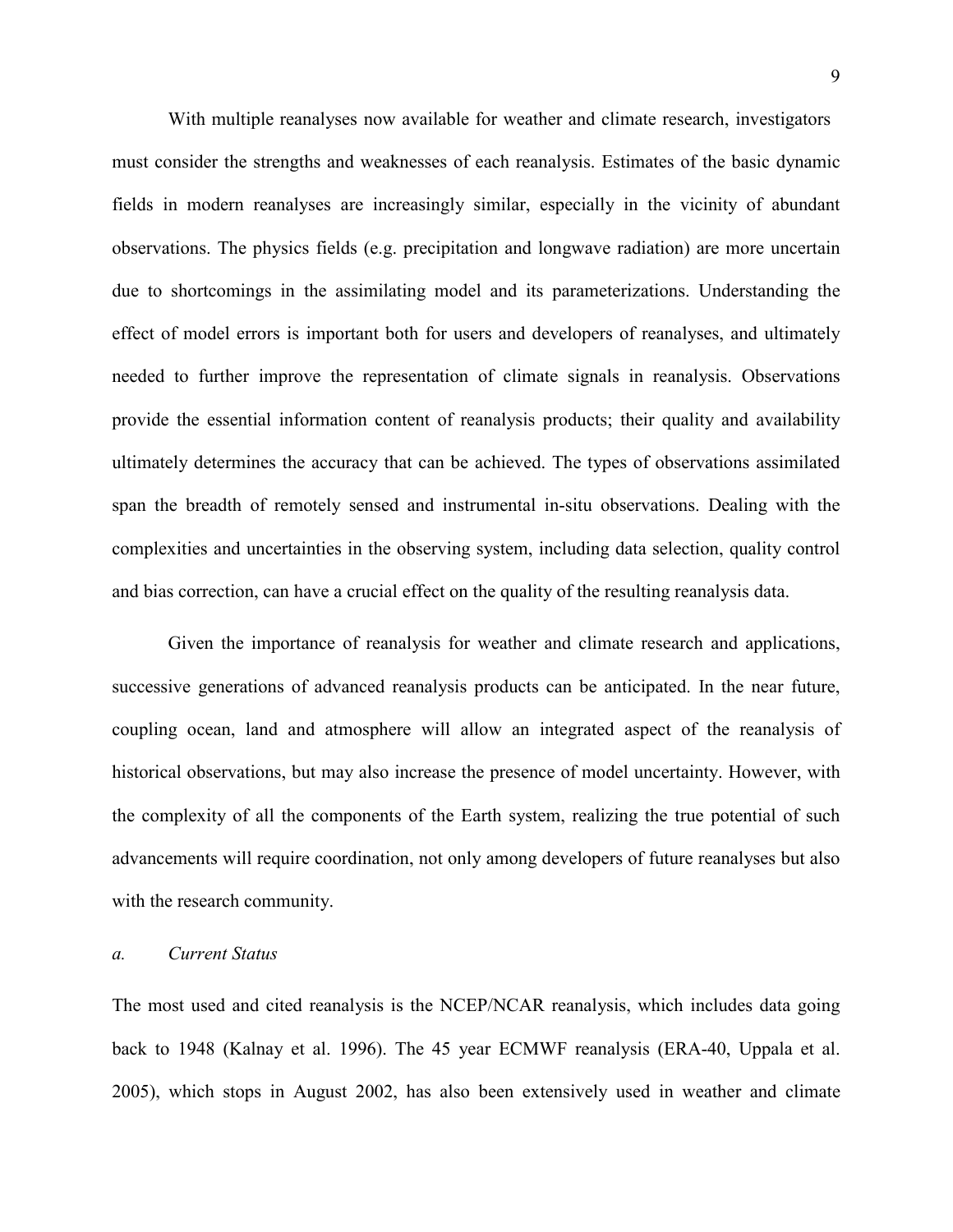studies. Both of these reanalyses span the transition from a predominantly conventional observing system to the modern period with abundant satellite observations, marked by the introduction of TOVS radiance measurements in 1979. Many spurious variations in the climate signal have been identified in these early-generation reanalyses (Bengtsson et al. 2004; Andersson et al. 2005; Chen et al. 2008a, b), mainly resulting from inadequate bias corrections of the satellite data and modulated effects of model biases related with changes in the observing system. There now exist several atmospheric reanalyses covering the post-1979 period that are being continued forward in near-real time. The Japanese 25 year Reanalysis (JRA-25), released for use in March 2006 (Onogi et al., 2007) is the first effort by the JMA (their second, JRA-55 is underway). The National Centers for Environmental Prediction (NCEP) second reanalysis (NCEP-DOE, Kanamitsu et al. 2002) improved upon the NCEP/NCAR reanalysis data. More recently, ECMWF has produced the ERA-Interim reanalysis based on a 2006 version of their data assimilation system (Dee et al. 2011a), in preparation for a new climate reanalysis to be produced starting in 2014. NASA's Modern Era Retrospective-analysis for Research and Applications (MERRA) was developed as a tool to better understand NASA's remote sensing data in a climate context. The NCEP Climate Forecast System Reanalysis (Saha et al. 2010) became available in early 2010, produced with a data assimilation system that includes precipitation assimilation over land, and a coupled ocean/atmosphere model.

The recent reanalyses have improved on many aspects of the earlier-generation systems. Direct assimilation of the remotely-sensed satellite radiances, rather than assimilation of retrieved state estimates, has become the norm. Variational bias correction of the satellite radiances effectively anchors these data to high-quality observations form radiosondes and other sources (Dee and Uppala, 2009; used in ERA-Interim, MERRA, and CFSR). The recently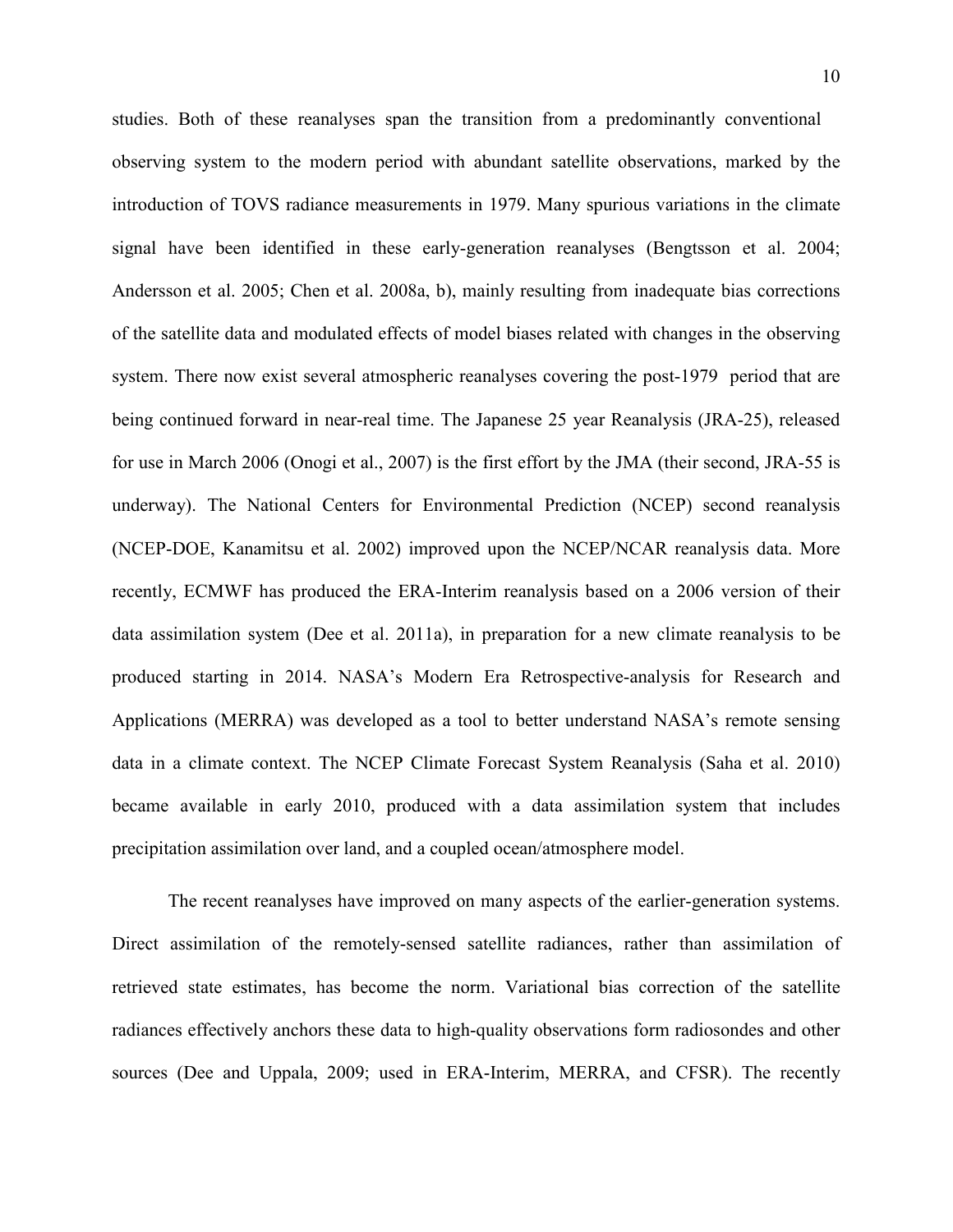completed CFSR is the first reanalysis to use a coupled ocean/atmosphere model, and also assimilates precipitation data over land. In addition to the technical and scientific improvements of the reanalysis systems, increased computational resources allow the use of higher-resolution models that better resolve the observations. These advances combined have lead to improved representations of many physical parameters in reanalyses, for example improved skill of the large-scale global and tropical precipitation (Bosilovich et al. 2009, 2011). In addition, the need for reanalyses to contribute to climate change studies has prompted significant innovations. For example, the  $20<sup>th</sup>$  Century Reanalysis (20CR) project carried out by NOAA in collaboration with CIRES uses the available surface pressure observations and sea surface temperature record reconstructed through the 1870s in an ensemble-based analysis method to produce hemispheric weather patterns with the quality of a 3-day numerical forecast (Compo et al. 2011).

Even with substantial improvements, assessment of the uncertainties in reanalysis output, especially in the physical processes needed to study climate variations and change, remains a significant concern. Even the most recent reanalyses demonstrate, to varying degrees, shifts in the time series that can be related to changes in the observing systems being assimilated (Dee et al. 2011, Saha et al. 2010; Bosilovich et al. 2011). These shifts, which may be due to changing biases in the observations, systematic errors in the assimilating model, or both, interfere with the ability to detect reliable climate trends from the reanalyses. While there are some post-processing techniques that may address these spurious features (Robertson et al., 2011), dealing with biases in models and observations remains the most difficult challenge for the reanalysis and data assimilation community in developing future generations of climate reanalyses.

The number of global reanalyses has increased greatly in recent years, as computing improves, and various entities have need for specific missions to support. Furthermore, spanning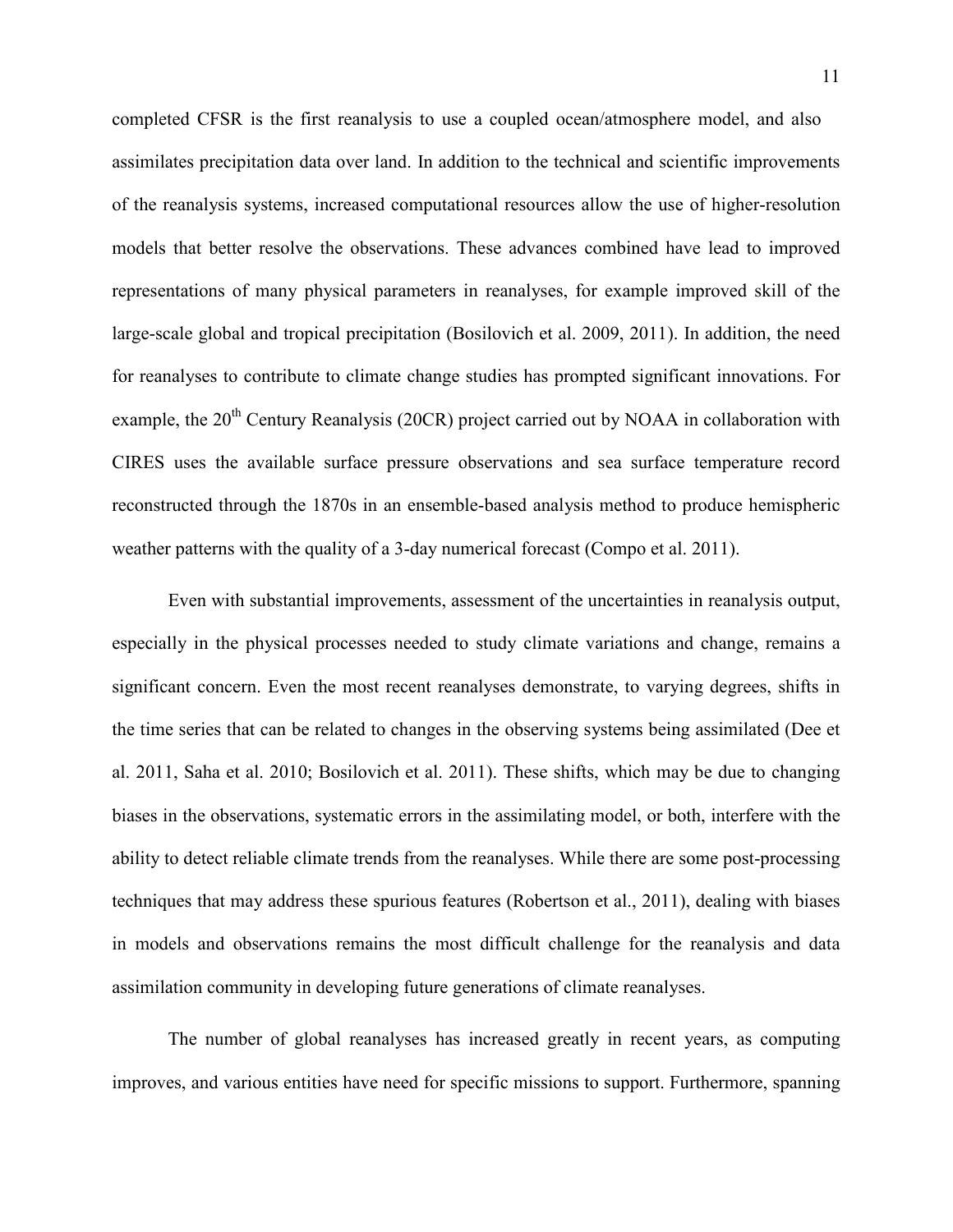the various Earth system disciplines shows that uncoupled ocean and land reanalyses are being performed as regularly as those for the atmosphere. Regional reanalyses attempt to improve upon the local representation of climate and processes that must be handled more generally in global systems. While this increase in new and viable reanalyses can cause additional work for the research community in understanding the various strengths and weaknesses, it does provide opportunity to more quantitatively investigate the uncertainties of the reanalysis data. For example, in studying the global water and energy budgets Trenberth et al (2011) characterized the range of values for each term. In addition, collections of analyses have been used to derive a super ensemble mean and variance for the ocean (Xue et al., 2011), land (Guo et al. 2007) and atmosphere (Bosilovich et al. 2009). While the ensembles can expose biases in the character of various reanalyses, there is some evidence that the ensemble itself can also provide reasonable data from weather to monthly timescales. Despite the difficulties in dealing with a large amount of data, a researcher will find more advantage to have multiple data sets available for study. Reanalyses may well benefit from common data standards that facilitate evaluation and analysis of the IPCC climate change experiments.

#### *b. Integrating Earth System Analyses*

A fundamental objective of atmospheric data analysis is to provide the analyzed states to initialize numerical weather prediction. Reanalyses extend that intention to also provide a background climate to understand climate variations and anomalies. The driving force behind reanalyses are the observations, and using as many as possible to characterize the state of the Earth system. As decadal predictions begin to play a role in understanding near-term climate variations, the Earth system ocean/land/atmosphere needs to be initialized in a balanced state. Newer measurements, such as aerosols, sea ice and ocean salinity contribute to the need for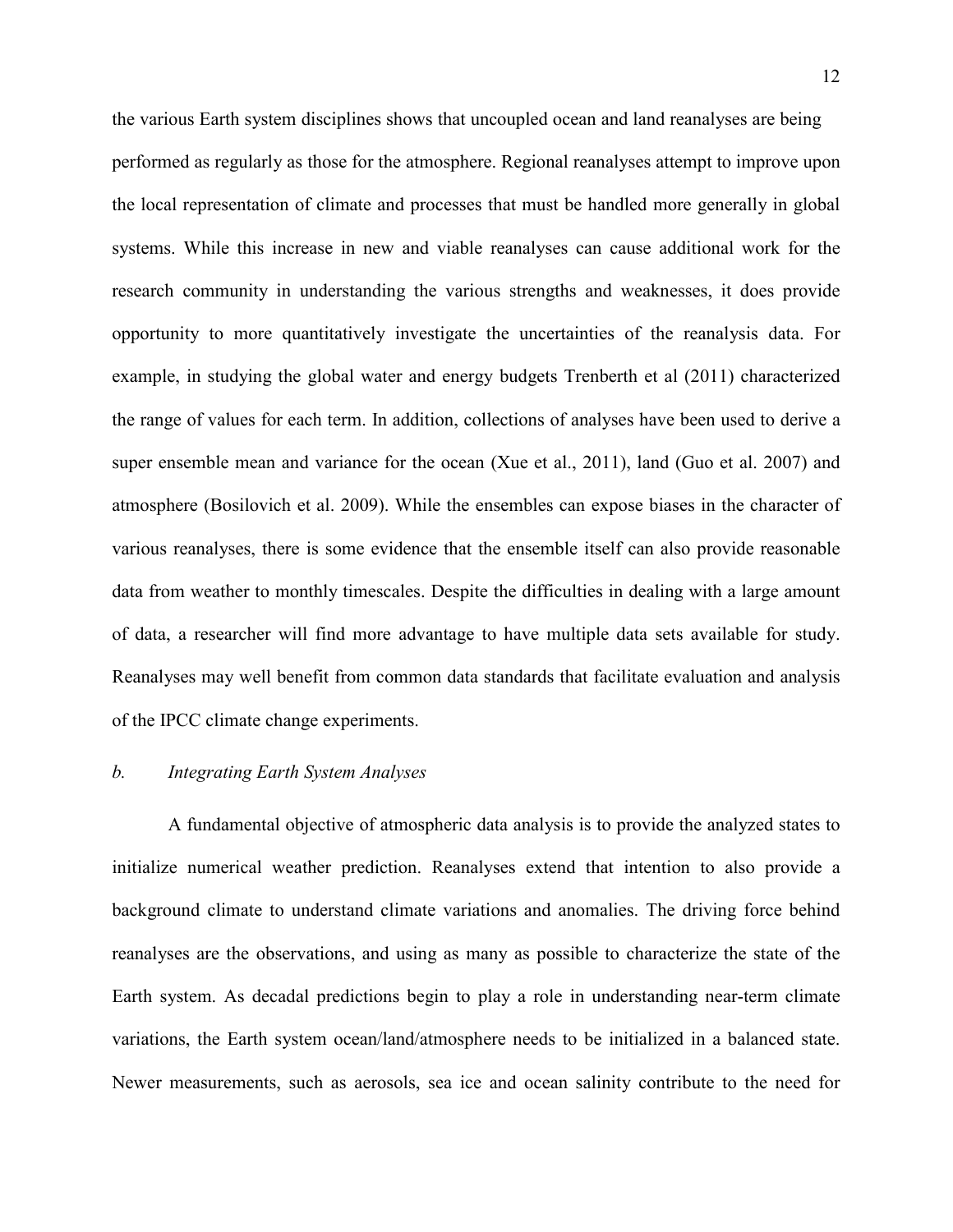reanalyses that encompass the broad Earth system. Therefore, Integrated Earth Systems Analyses (IESA) encompass the connections of these disparate observations, and have become an important challenge for data assimilation development.

NCEP CFSR provides a reanalysis produced with a coupled ocean/atmosphere model, along with an analysis of land precipitation gauge measurements (Saha et al. 2011). The next reanalysis from NASA will likely include aerosols, ocean (temperature and salinity), land (soil water) and ocean color (biology) analysis. While there are significant difficulties in both the modeling and assimilation of the integrated Earth system, extending these more complex reanalyses to historic periods, when little or none of the diversity in observations is available will require even more effort on addressing the impact of changes in the observing systems. Likewise, maintaining and expanding many of the Earth observations forward in time is also a critical issue (Trenberth et al. OSC position paper on observing system). Consistency and overlap of newer systems will help maintain the consistency in the integrated reanalyses.

### *c. Reanalysis Observations*

 Essentially, reanalyses without observations revert to model data, hence the importance of the observing system emphasized here. As discussed previously, there are numerous value added advantages from reanalysis, but they cannot replace observed data products. It is very important, especially for new reanalysis users, to understand that reanalyses are not observations, but rather, an observation-based data product. Since reanalyses combine many types of observations, their relative comparison should be valuable in assessing the quality of the observation as well. However, it is not always easy to determine which observations are included in the reanalysis at specific spatio-temporal coordinates. Any given observation will be weighted against other nearby observations and the model forecast in the assimilation process. It may be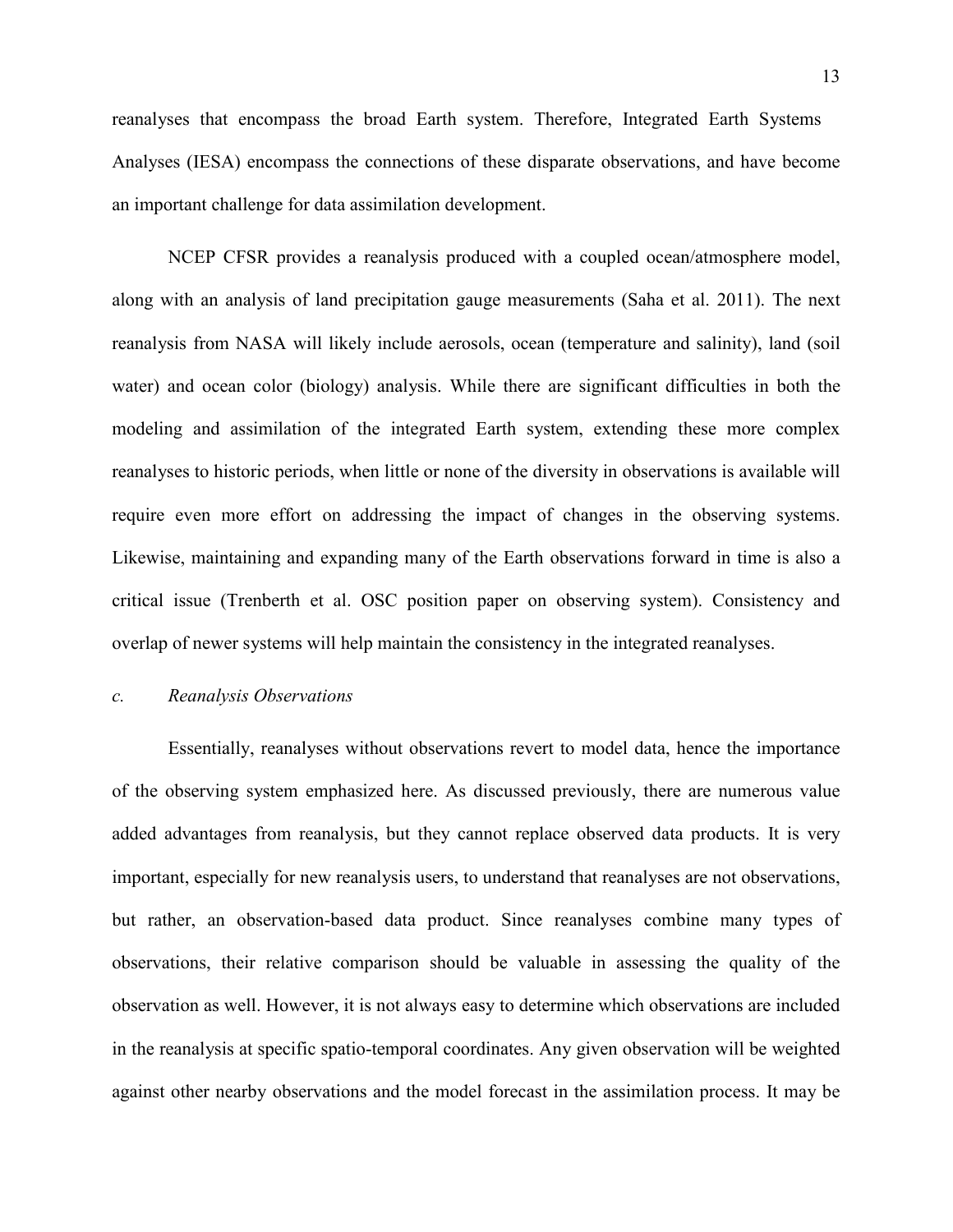accepted or rejected, and if accepted will contribute to the overall analysis including other accepted observations. The degree to which an observation influences an analysis can be determined from the output background model forecast error and the analysis error (as discussed in Rienecker et al. 2011).

Such output data have been available from reanalysis and data assimilation products for some time, but generally only used by developers or those closely familiar with the data assimilation methodology. However, these assimilated observations represent a key component in the output of the reanalyses, and can show which observations are used and how. To facilitate broader access, assimilated observations need to be provided in a format easily accessible to the reanalysis users, so that users can more appropriately identify the agreement between observed features (including all sources of a given state variable) and reanalysis features at any specific point in space and time. Even just the capability of easily determining an observations presence (or lack thereof) during a given event would be useful in many research studies. Typically, the data is produced in "observations space", in that, it is an ascii record including space and time coordinates. Since many users are familiar with the gridded reanalysis output, the GMAO has processed MERRA's assimilated observations to its native grid (Rienecker et al. 2011) called the MERRA Gridded Innovations and Observations (GIO). It includes each observation, its forecast error and analysis error (as well as the count of observations and variance within the grid box). With these data, researchers can quickly identify the most influential observation at each of MERRA's grid points.

Of course, reanalyses rely on the broad and open availability of increasing numbers of observing systems and variables. Regarding in situ (or sometimes referred to as conventional) observing networks, reanalysis projects have been able to coordinate and update data holdings to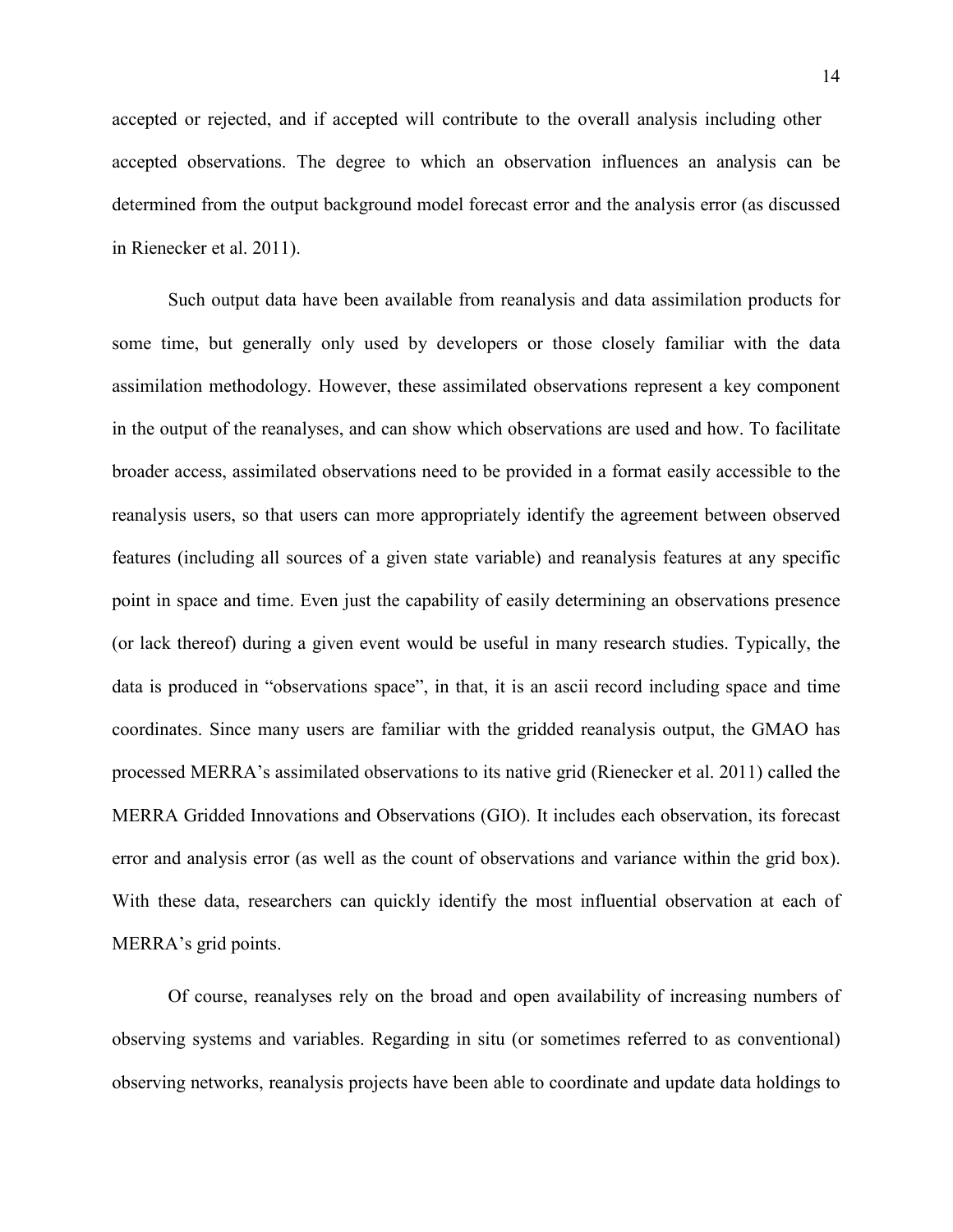reflect the latest quality assessments and reprocessing of the data. Some of this has been facilitated by a sub-group of the WCRP Observations and Analysis Panel (WOAP), specifically established for tracking the latest work on conventional observations regarding reanalysis projects. For the remote sensing data, however, there remains much less organization and tracking of the data used in reanalyses. As part of preparations for a new comprehensive climate reanalysis, an inventory of satellite radiances potentially available for reanalysis is currently being compiled at ECMWF. Some remotely sensed data is still assimilated as retrieved state fields, instead of a radiance, and is therefore a function of the algorithm and its version, as well as the version of the input radiance. There is significant work progressing on the radiances themselves that should affect their use in reanalyses. For example, intercalibrated MSU (channels 2-4) (Zou et al., 2006) were newly available and assimilated from the start of MERRA production, but this was not an option for reanalyses beginning prior to it. The satellite data input is generally handled by the reanalysis center, which must maintain contacts with the data community to be informed on all the latest information and updates. Presently, each center documents its own data usage, but there is no central information about this for research users to access and intercompare among reanalyses. As discussed earlier, observations are the key resource for reanalysis, reanalysis are sensitive to the assimilated observations and so, it is vitally important for reanalysis projects to have the latest information and reprocessing of the input data type, and also convey that information to the research community.

#### **3. Future Directions**

The reanalysis developer and user community has increased substantially over the last decade, mostly due to the broad utility of the data. This paper has addressed some of the most pressing challenges facing the international reprocessing and reanalysis communities. WCRP has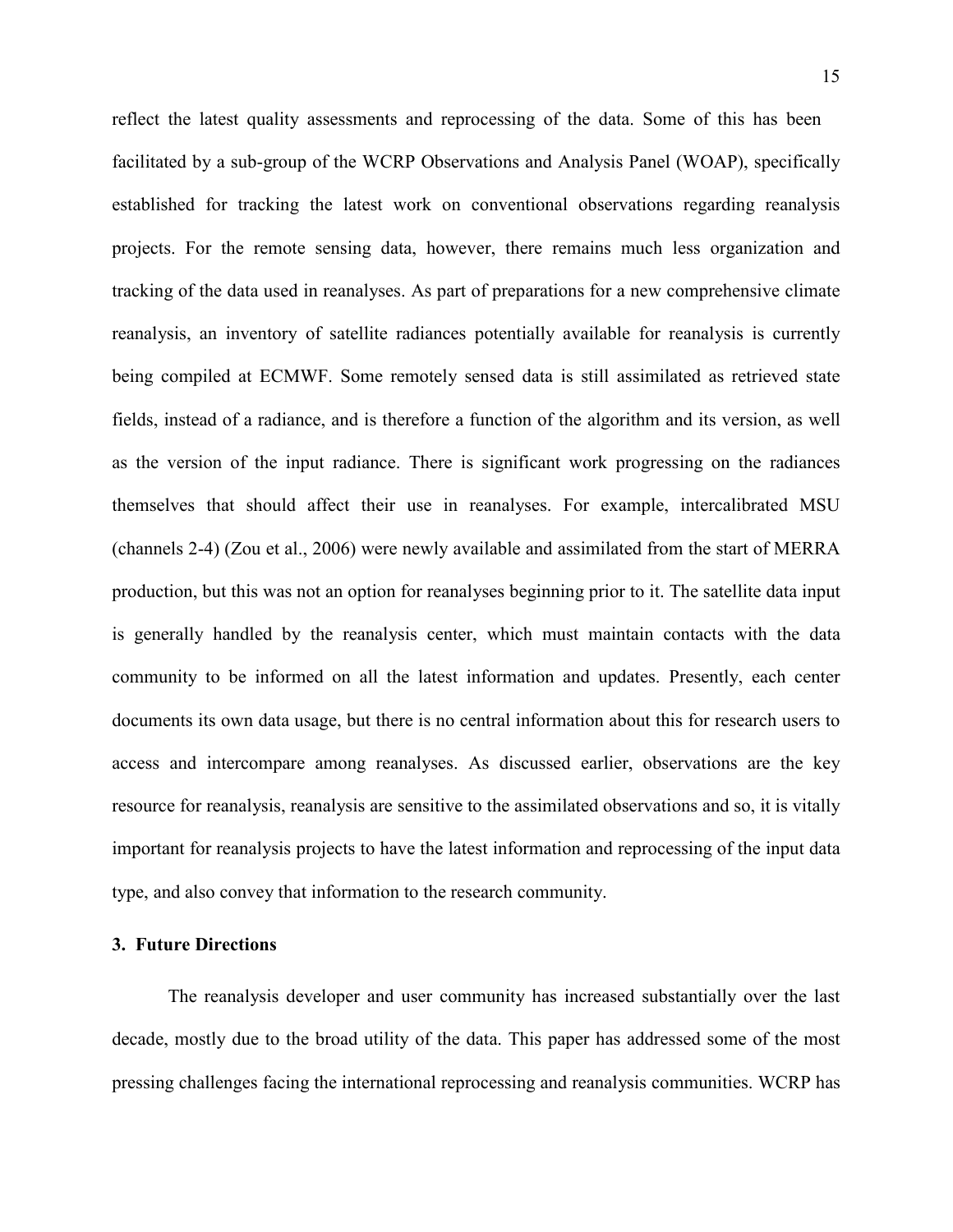been an integral partner in the development of reprocessing and reanalyses, fostering communications within the community through workshops, conferences and its scientific panels. Recently, reanalyses data have been discussed and considered in the derivation of Essential Climate Variables (ECVs), as well as using the data for climate monitoring and information services (Dee et al, 2011b). Assessment of global data products is also a major issue for ECVs.

As can be easily seen in the overview summary of reanalyses, the reanalysis systems are evolving and growing. There will be newer, more advanced and comprehensive reanalysis data products available in coming years. Regarding the most recent reanalysis data products, there are many questions on their relative performance for the many uses and regions covered. It is not feasible for any one institution to be able to fully address the exact quality among all the reanalyses, simply because there are too many applications of reanalyses. While this does put the burden of intercomparison on the individual researcher, in quite a few instances, communication and sharing of knowledge between users and developers will have become critically important. In a grass roots effort to address the communications issues, an effort to utilize the internet and live documents has begun, to provide a forum that facilitates communication within the reanalysis community. It is considered a pilot project, and is called *reanalysis.org*. At this site, developers can contribute to a central knowledge-base regarding all issues of reanalyses. In the long run, users are encouraged to summarize their results with pointers to detailed information and ultimately publications on the ongoing efforts. While this should not be the sole effort to facilitate communications, it does provide an outlet and focal point for anyone in the community.

WCRP Observations and Analysis Panel (WOAP) is forming an international working group charged with coordination of reanalyses among the developing agencies. Such an entity may be able to facilitate communication among the reanalysis developers and outline best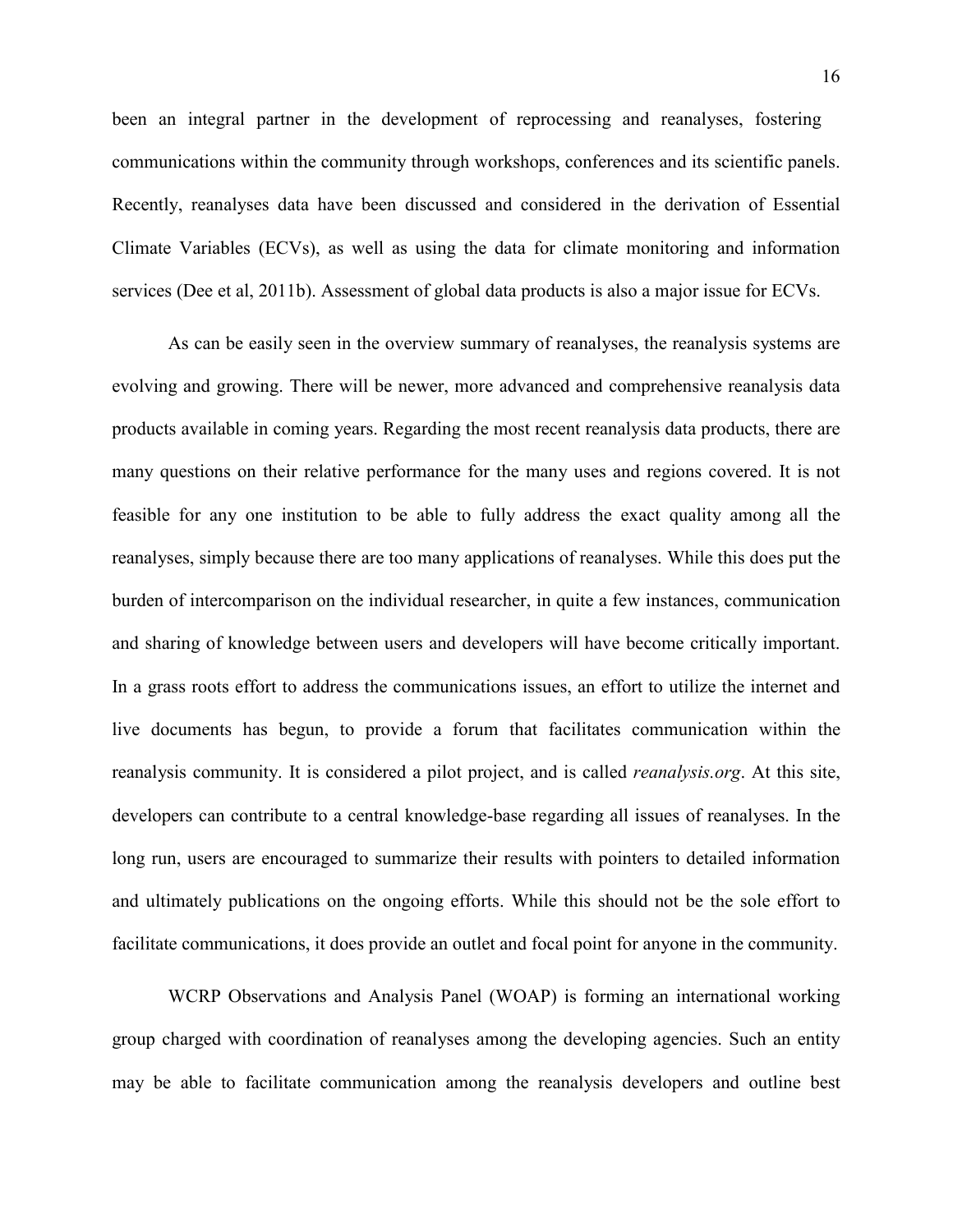practices, but also interact with the research panels of WCRP (e.g. CLIVAR and GEWEX). It may also be able to coordinate targeted experimentation and validation, thereby addressing some user concerns on the applicability of reanalyses for certain research topics. Ultimately, the outlook for reanalyses is that they will play a significant role in many of the highest priority weather and climate research topics defined by WCRP.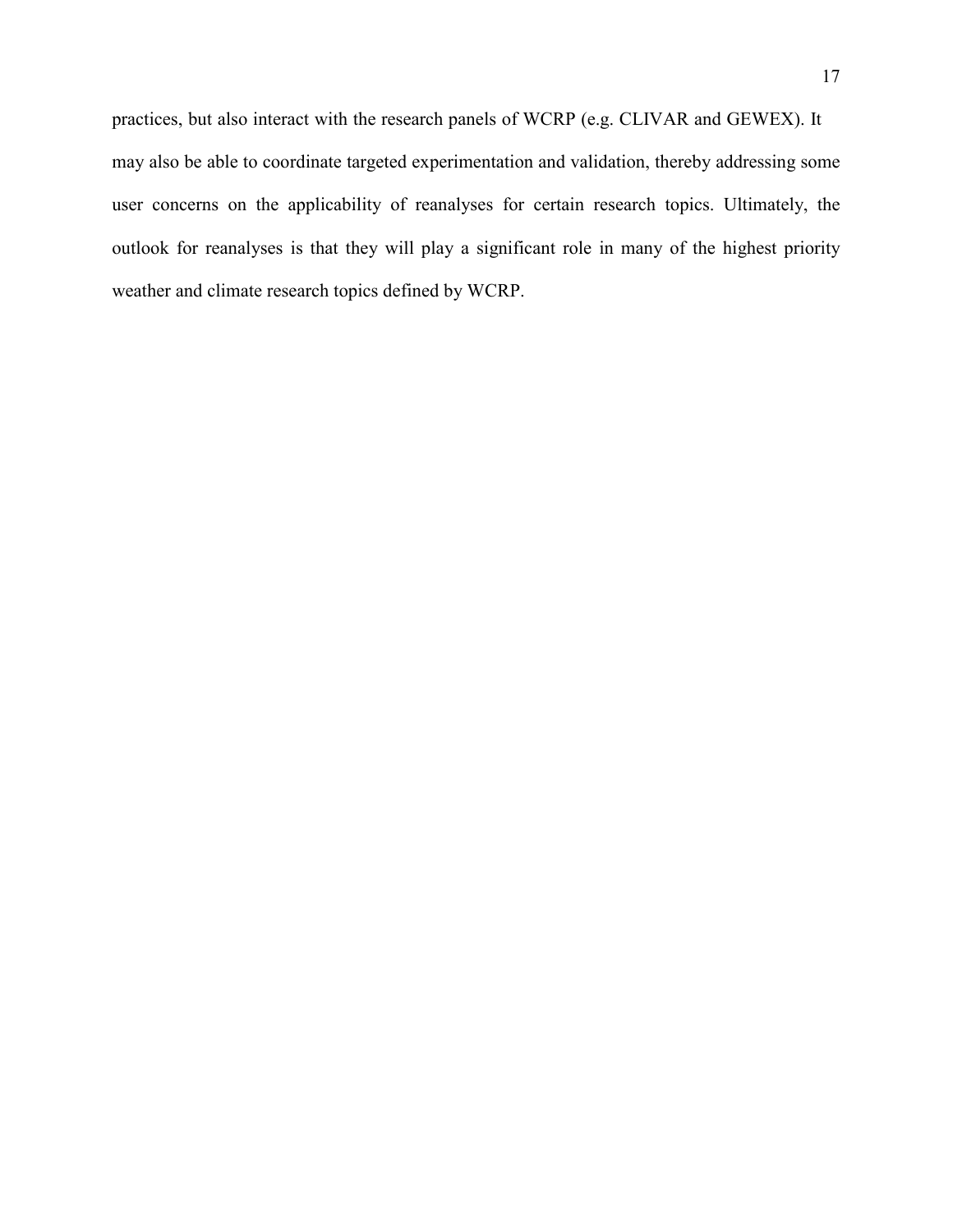#### **4. References**

- Andersson, E., P. Bauer, A. Beljaars, F. Chevallier, E. Hólm, M. Janisková, P. Kållberg, G. Kelly, P. Lopez, A. Mcnally, E. Moreau, A.J. Simmons, J.N. Thépaut, and A.M. Tompkins, 2005: Assimilation and Modeling of the Atmospheric Hydrological Cycle in the ECMWF Forecasting System. *Bull. Amer. Meteor. Soc.*, **86**, 387–402.
- Bengtsson L, S. Hagemann and K. I. Hodges, 2004: Can climate trends be calculated from reanalysis data? *J. Geophys Res.,* **109**, D11111, doi:10.1029/2004JD004536
- Bengtsson, L., and J. Shukla, 1988: Integration of space and in situ observations to study global climate change, *Bull. Amer. Meteor. Soc.,* **69**(10), 1130-1143.
- Bosilovich, M.G., J. Chen, F.R. Robertson, and R.F. Adler, 2008: Evaluation of Global Precipitation in Reanalyses. *J. Appl. Meteor. Climatol.*, **47**, 2279–2299.
- Bosilovich, M.G., D. Mocko, J.O. Roads, and A. Ruane, 2009: A Multimodel Analysis for the Coordinated Enhanced Observing Period (CEOP). *J. Hydrometeor.*, **10**, 912–934.
- Bosilovich, M.G., F.R. Robertson and J. Chen, 2011: Global Energy and Water Budgets in MERRA, Accepted to the Journal of Climate. doi: 10.1175/2011JCLI4175.1
- Brunet M., J. Asin, J. Sigró1, M. Bañón, F. García, E. Aguilar, J.E. Palenzuela, T.C. Peterson and P. Jones, 2011: The minimization of the screen bias from ancient Western Mediterranean air temperature records: an exploratory statistical analysis. *Int. J. Climatol.*, **31**(12), 1879-1895.
- Chen, J., A. D. Del Genio, B. E. Carlson and M. G. Bosilovich, 2008a: The spatiotemporal structure of long term climate variations in the 20th century based on observed and reanalysis data. Part I: The global warming trend. J. Climate, 21, 2611–2633.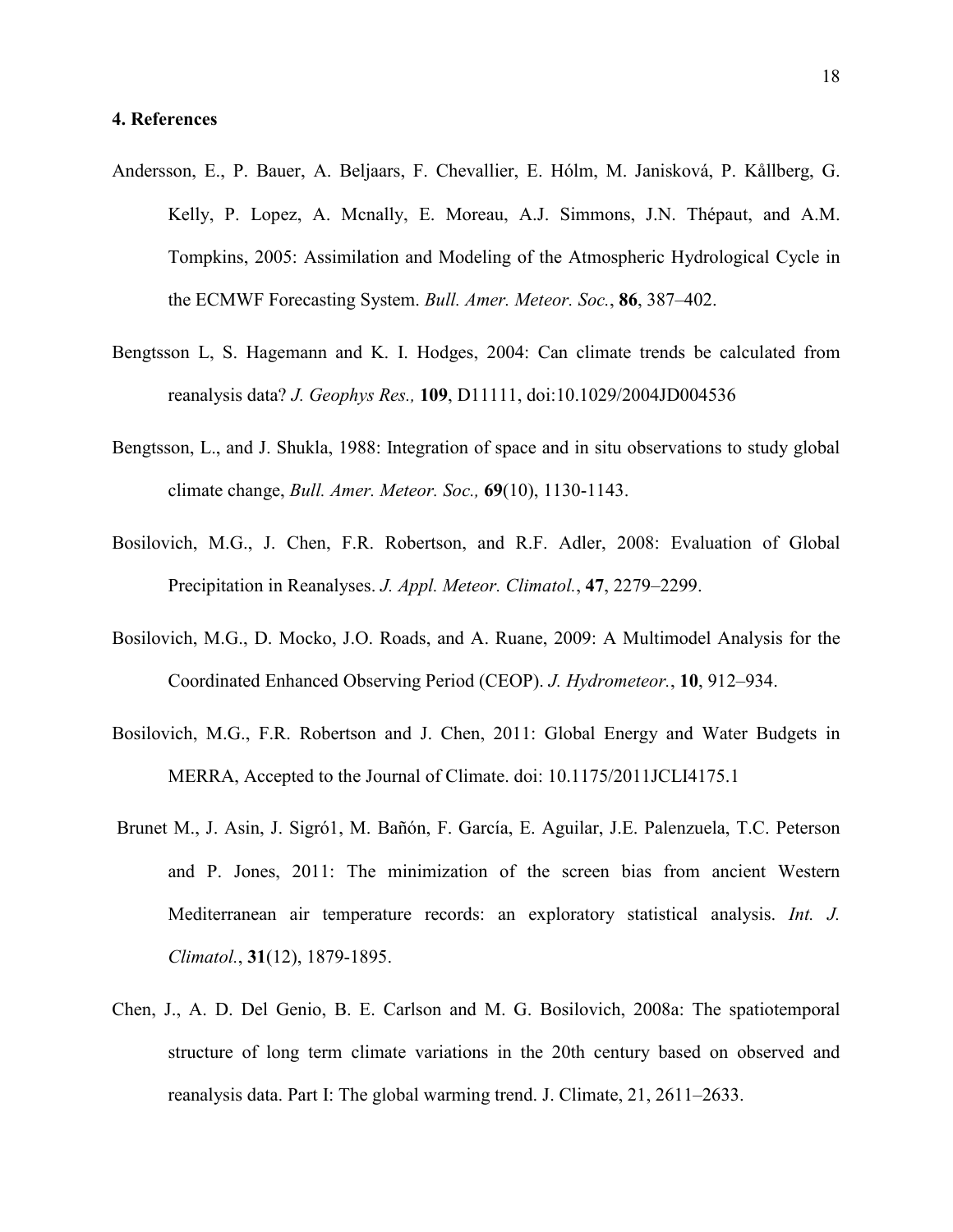- Chen, J., A. D. Del Genio, B. E. Carlson and M. G. Bosilovich, 2008b: The spatiotemporal structure of long term climate variations in the 20th century based on observed and reanalysis data. Part II: Pacific pan-decadal variability. J. Climate, 21, 2634–2650.
- Christy, J.R., R.W. Spencer, W.B. Norris, W.D. Braswell and D.E. Parker, 2003: Error estimates of version 5.0 of MSU-AMSU bulk atmospheric temperatures. *J. Atmos. Oceanic. Tech.* **20**, 613-629.
- Compo, G. P., Whitaker, J. S., Sardeshmukh, P. D., Matsui, N., Allan, R. J., Yin, X., Gleason, B. E., Vose, R. S., Rutledge, G., Bessemoulin, P., Brönnimann, S., Brunet, M., Crouthamel, R. I., Grant, A. N., Groisman, P. Y., Jones, P. D., Kruk, M. C., Kruger, A. C., Marshall, G. J., Maugeri, M., Mok, H. Y., Nordli, Ø., Ross, T. F., Trigo, R. M., Wang, X. L., Woodruff, S. D. and Worley, S. J., 2011: The Twentieth Century Reanalysis Project. Quarterly Journal of the Royal Meteorological Society, 137: 1–28. doi: 10.1002/qj.776
- Dee, D. P. and Uppala, S. (2009), Variational bias correction of satellite radiance data in the ERA-Interim reanalysis. Quarterly Journal of the Royal Meteorological Society, 135: 1830–1841. doi: 10.1002/qj.493:
- Dee, D. and Coauthors, 2011a: The ERA-Interim reanalysis: Configuration and performance of the data assimilation system. *Quart. J. Roy. Meteor. Soc.*, **137**, 553-597.
- Dee, D. and Coauthors, 2011b: The use of reanalysis data for monitoring the state of the climate [in "The State of the Climate in 2010"]. Bull. Amer. Meteor. Soc. 92(6), S34-S35.
- Guo, Z., Dirmeyer, P. A., Gao, X. and Zhao, M., 2007: Improving the quality of simulated soil moisture with a multi-model ensemble approach. Quarterly Journal of the Royal Meteorological Society, 133: 731–747. doi: 10.1002/qj.48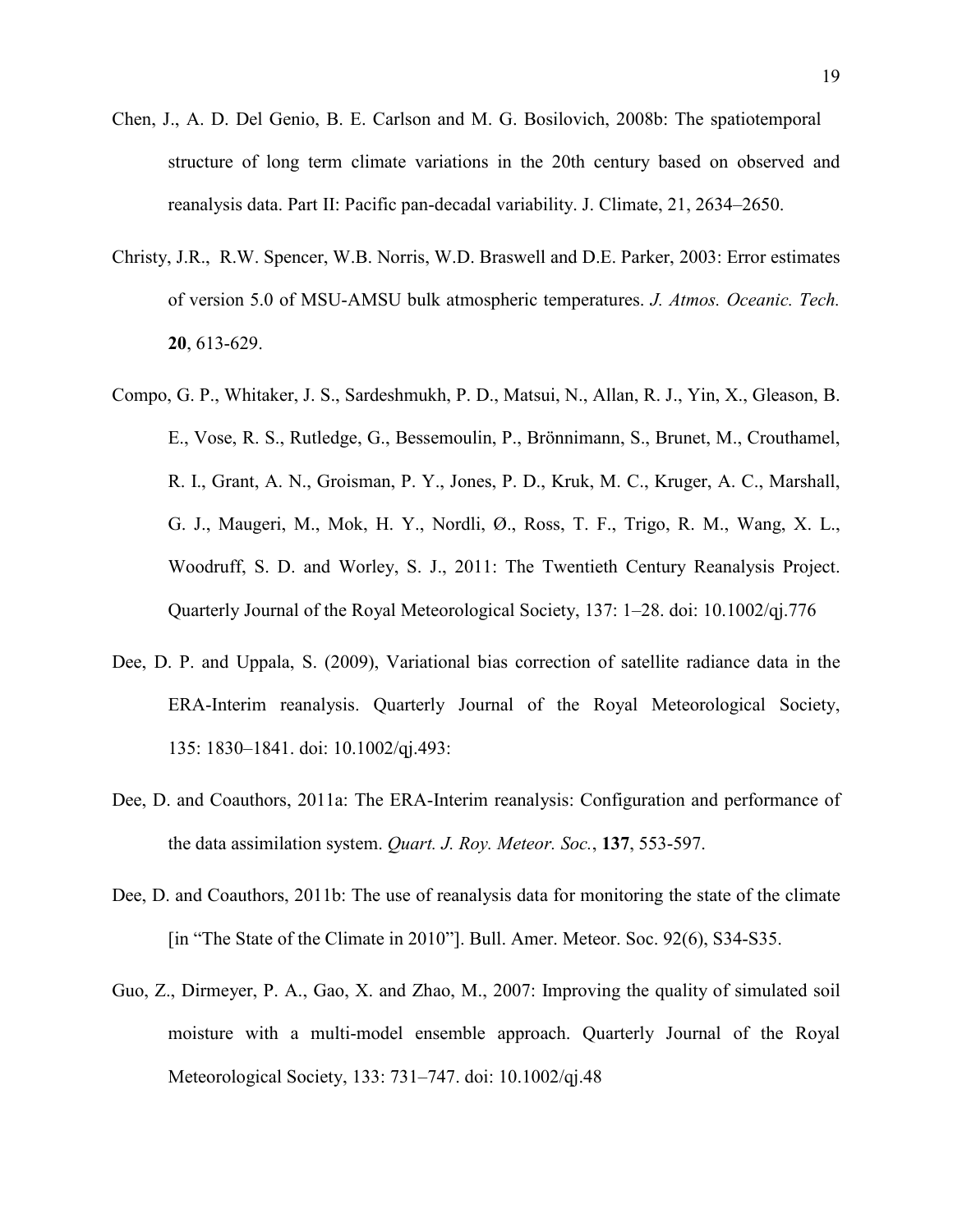- Kalnay, E. and co-authors, 1996: The NCEP/NCAR 40-Year Reanalysis Project. *Bull. Amer. Meteor. Soc*., **77**, 437-431.
- Kanamitsu, M., W. Ebisuzaki, J. Woollen, S-K Yang, J.J. Hnilo, M. Fiorino, and G. L. Potter, 2002: NCEP-DOE AMIP-II Reanalysis (R-2). *Bull. Amer. Met. Soc*., 83, 1631-1643.
- Kennedy, J. J., N. A. Rayner, R. O. Smith, D. E. Parker, and M. Saunby, 2011: Reassessing biases and other uncertainties in sea surface temperature observations measured in situ since 1850: 2. Biases and homogenization, *J. Geophys. Res.*, 116, D14104, doi:10.1029/2010JD015220.
- Lyman J.M., S.A. Good, V.V. Gouretski, M. Ishii, G.C. Johnson, M.D. Palmer, D.M. Smith and J.K. Willis, 2010. Robust warming of the global upper ocean, *Nature*, **465**, 334–337, doi:10.1038/nature09043
- Mears C.A. and F.J. Wentz, 2009a. Construction of the Remote Sensing Systems V3.2 Atmospheric Temperature Records from the MSU and AMSU Microwave sounders. *J. Atmos. Oceanic Tech.* **26** 1040-1056
- Mears C.A. and F.J. Wentz, 2009b. Construction of the Remote Sensing Systems V3.2 Lower-Tropospheric Temperature Dataset from the MSU and AMSU Microwave sounders. *J. Atmos. Oceanic Tech.* **26** 1493-1509
- Meehl, Gerald A., George J. Boer, Curt Covey, Mojib Latif, Ronald J. Stouffer, 2000: The Coupled Model Intercomparison Project (CMIP). *Bull. Amer. Meteor. Soc.*, **81**, 313–318. doi: 10.1175/1520-0477(2000)081<0313:TCMIPC>2.3.CO;2
- Onogi, K. and co-authors, 2007: The JRA-25 Reanalysis. *J. Met. Soc. Japan*, **85**, 369-432.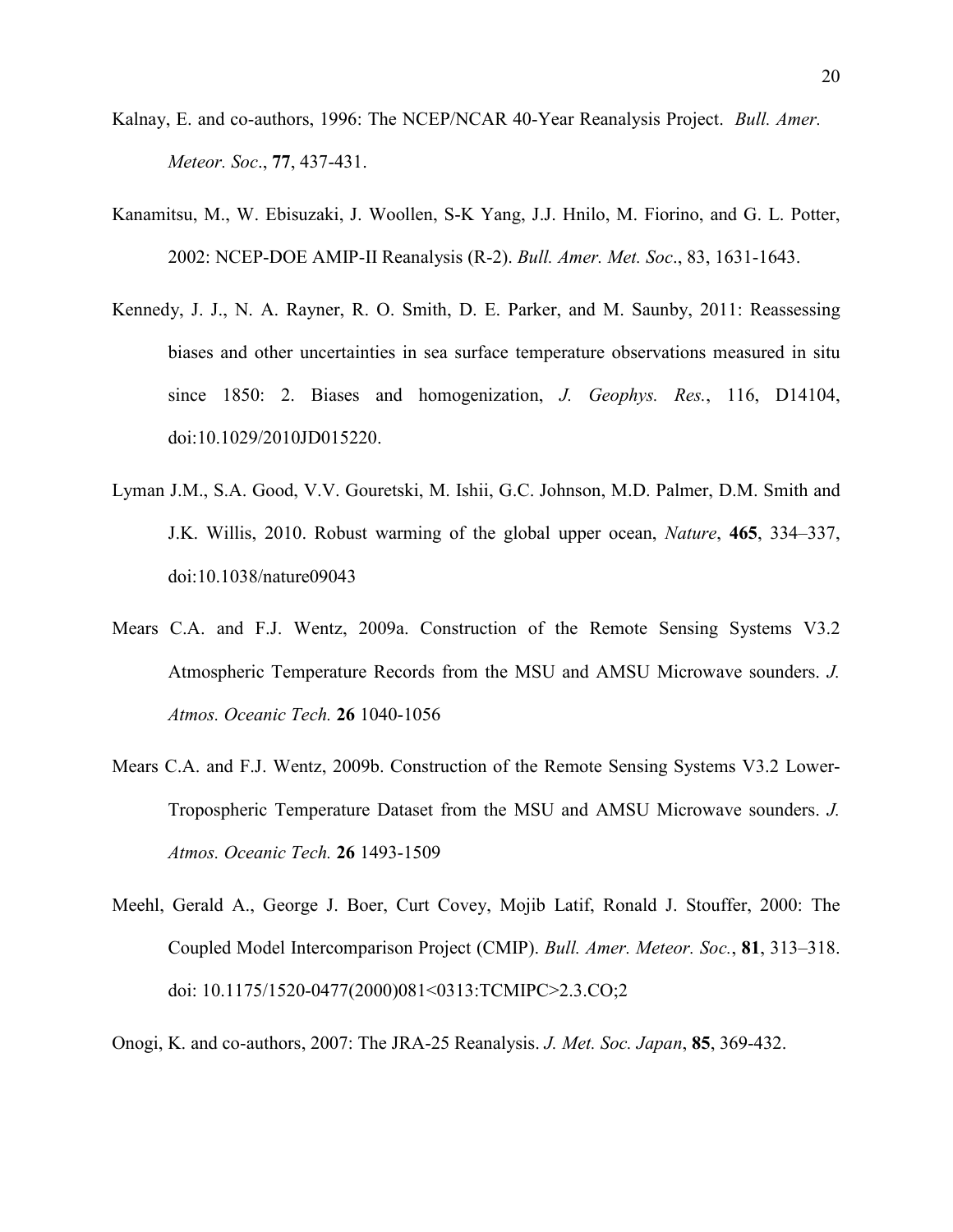- Pirsig, R.M. 1974: Zen and the Art of Motorcycle Maintenance. William Morrow and Compay ISBN 0-688-00230-7.
- Rienecker, M. R. and co-authors, 2011: NASA's Modern-Era Retrospective analysis for Research and Applications. MERRA. *Journal of Climate*, **24(**14), pp. 3624–3648.
- Roads, J. O., M. Kanamitsu and R. Stewart, 2002: CSE Water and Energy Budgets in the NCEP-DOE Reanalysis II. J. Hydromet., 3, 227-248.
- Robertson, F. R., M. G. Bosilovich, J. Chen and T. L. Miller 2011: The Effect of Satellite Observing System Changes on MERRA Water and Energy Fluxes. Accepted to the Journal of Climate MERRA Special Issue.
- Saha, S., and Coauthors, 2010: The NCEP Climate Forecast System Reanalysis. *Bull. Amer. Meteor. Soc.*, **91**, 1015–1057.
- Schubert, S. D., and Y. Chang, 1996: An objective method for inferring sources of model error. *Mon. Wea. Rev*., **124**, 325–340.
- Thorne, P. W., J. R. Lanzante, T. C. Peterson, D. J. Seidel and K. P. Shine, 2011a: Tropospheric temperature trends: history of an ongoing controversy. *WIREs Clim Change* **2**(1), 66-88 doi:10.1002/wcc.80
- Thorne P. W., and co-authors, 2011b: Guiding the creation of a Comprehensive Surface Temperature Resource for 21st Century Climate Science. *Bull. Amer. Met. Soc.* doi: 10.1175/2011BAMS3124.1
- Trenberth, Kevin E., John T. Fasullo, Jessica Mackaro, 2011: Atmospheric Moisture Transports from Ocean to Land and Global Energy Flows in Reanalyses. *J. Climate*, **24**, 4907–4924. doi: 10.1175/2011JCLI4171.1